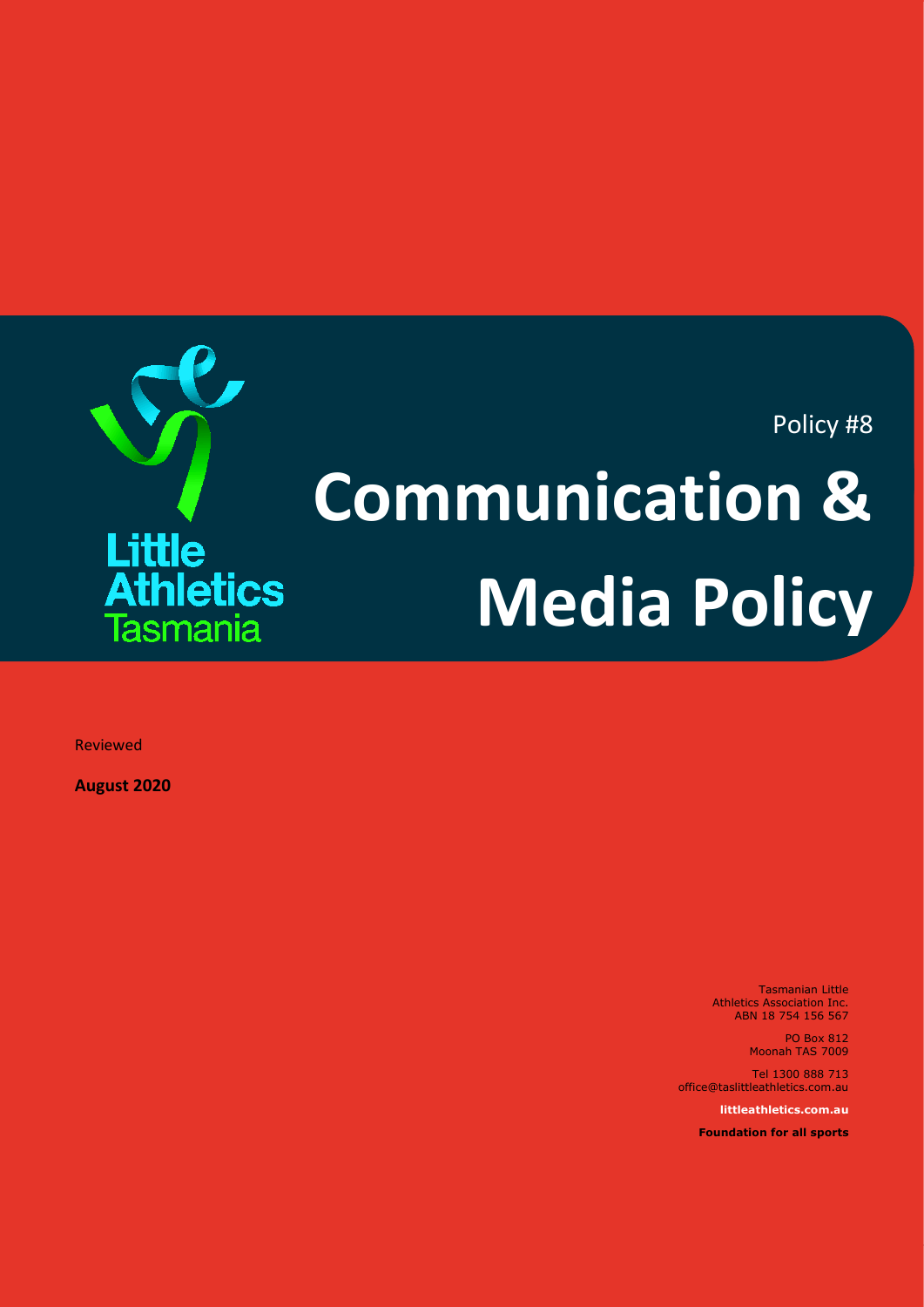# Little Athletics Tasmania Communication & Media Policy

- 1. Objectives of the Policy
- 2. Websites
- 3. SMS & Email Communication
- 4. Facebook Guidelines
- 5. Questions or Concerns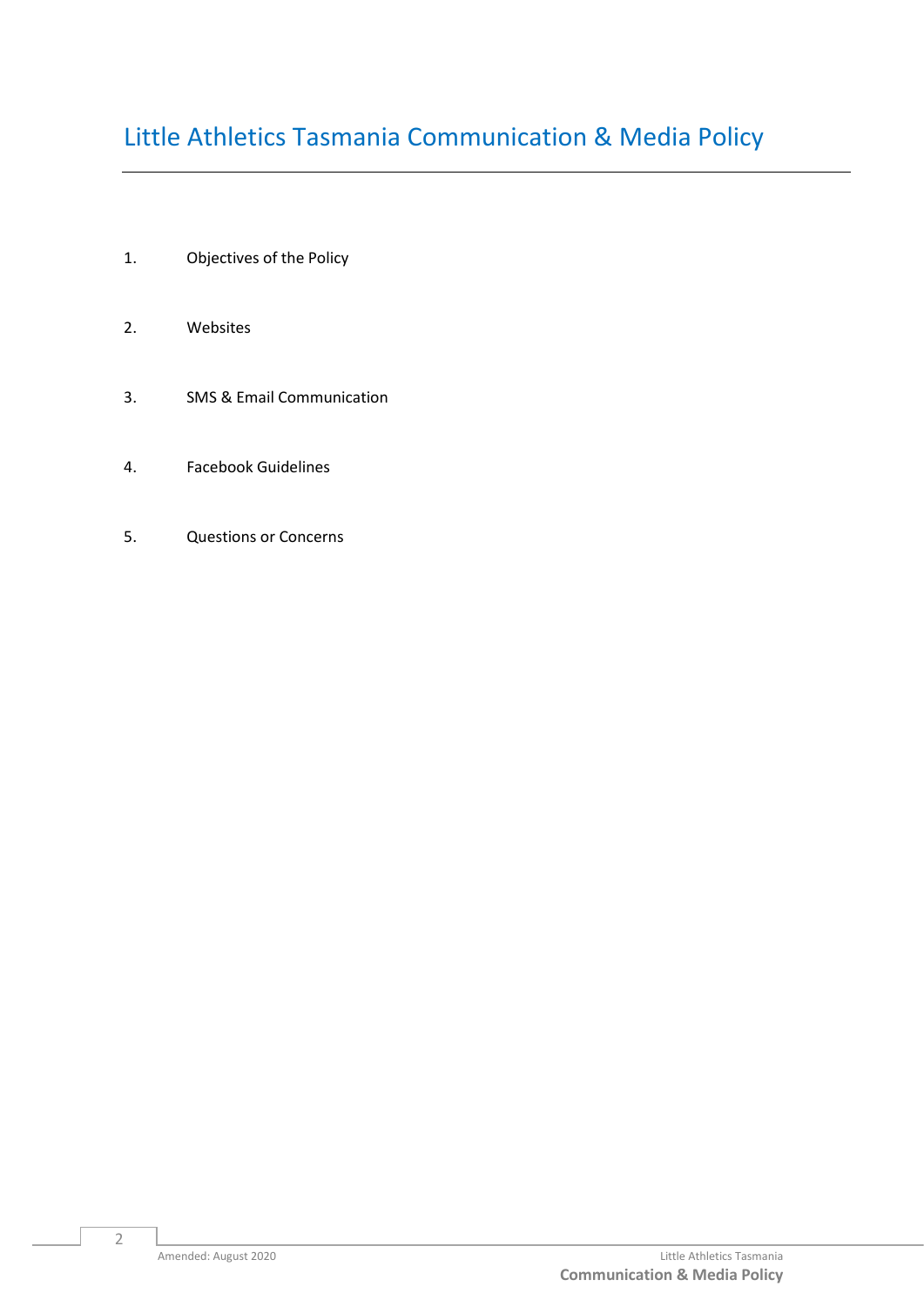# **1. Objective**

As an Organisation, the Tasmanian Little Athletics Association encourages communication among our membership (past, present and future), Centres, sponsors and the State Association. We believe that social media can drive our product and support the Organisation's professional development efforts.

Whilst all Little Athletics Centres are welcome to participate in social media, we expect anyone who participates in online commentary to understand and to follow these simple, yet important guidelines. The purpose of this policy it to protect the Tasmanian Little Athletics Associations integrity and reputation by setting clear boundaries around what is acceptable and what is unacceptable and by clearly outlining:

- What the Organisation and Affiliated Centre will and will not do online &
- What the limits are, so social media tools are used responsibly and without fear of repercussion.

#### **2. Websites**

The Tasmanian Little Athletics Association encourages the use of Centre websites. Such sites can serve several purposes and be extremely beneficial to a Centre's existing membership as well as being a fantastic recruitment tool.

- Websites can be used to promote upcoming events, competitions, provide information on committees, policies, constitution, by-laws and of course provide results and records to members in a timely manner.

- No offensive content or photos are permitted to be uploaded to Centre websites.

- Permission must be sought from parents to upload photos of their children, and care must be taken not to provide information identifying individuals.

- A 'web master' should be appointed to provide accountability and control over what goes is uploaded on Centre websites.

# **3. SMS & Email Communication**

The Tasmanian Little Athletics Association and Centre Committee's may use SMS and email services to communicate official Little Athletics business, however:

- Email addresses and mobile phone numbers may only be used with the consent of the owner and must be used in line with the Tasmanian Little Athletics Association's Privacy Policy.

- SMS communication should be short and about Little Athletics matters.

- Email communication must be used when greater information is required. When sending group communications every effort should be taken ensure email addresses are kept private. This can be achieved entering email addresses in the 'Bcc' recipient's row.

- Communication concerning individual athletes should be directly through parents/guardians.

The TLAA and Centres are expected to use the internet and electronic communication appropriately, so think about what you want to say before you write it. Remember, an email is a written record of your thoughts on a matter and can be used against you later. Communications must not offend, intimidate, humiliate or bully any person or organisation. Information must not be misleading, false or injure the reputation of others. Information must not bring an individual, Centre of the TLAA into disrepute.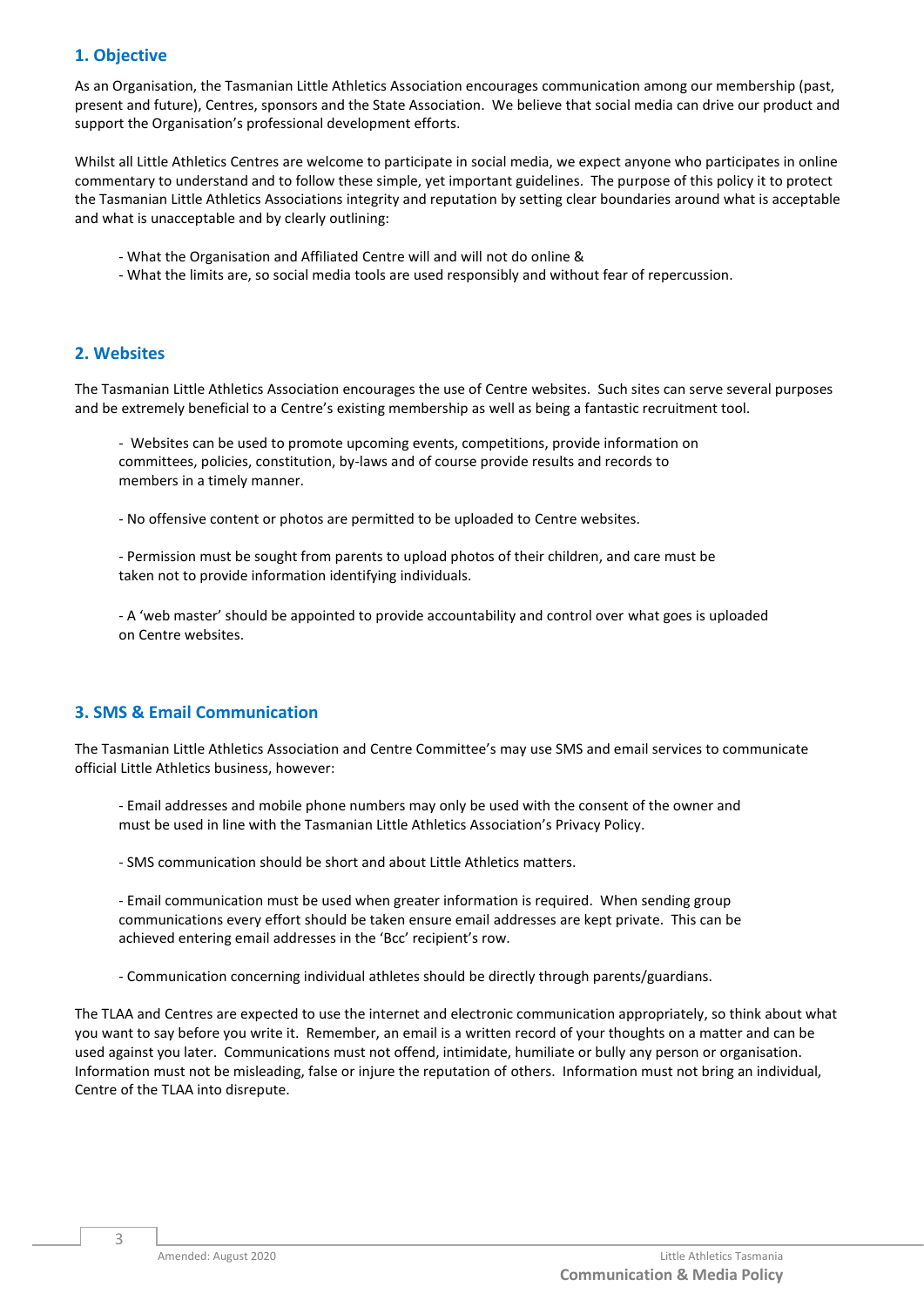# **4. Facebook Guidelines**

With the increasing use and popularity of online social networking, these guidelines are provided in the best interests of Little Athletics Australia, the Tasmanian Little Athletics Association, Sponsors, Affiliated Centres and the greater Little Athletics Community.

#### **Monitoring Your Friends List**

Whilst upon registering for facebook new users are required to acknowledge they are older than thirteen (13), however a large number of younger people still use the social networking site. In order to protect the reputation of the Tasmanian Little Athletics Association and uphold its legal obligation, 'Admins' of your facebook page should regularly review its friends and remove/block any person known to be under the legal age of thirteen (13).

#### *The TLAA recommend the following settings for Little Athletics Facebook Pages.*

#### **Manage Permissions**

| facebook                                                                                                                                                                                                                            | Search                                                                       | $\alpha$                                                                                                                                                       | Profile<br>Home<br>Account v                                                                                      |  |  |
|-------------------------------------------------------------------------------------------------------------------------------------------------------------------------------------------------------------------------------------|------------------------------------------------------------------------------|----------------------------------------------------------------------------------------------------------------------------------------------------------------|-------------------------------------------------------------------------------------------------------------------|--|--|
|                                                                                                                                                                                                                                     |                                                                              |                                                                                                                                                                | <b>4 View Page</b>                                                                                                |  |  |
| Your Settings<br><b>Manage Permissions</b><br>Basic Information<br>Profile Picture<br>Featured<br>$\Sigma$ Resources<br><b>RD</b> Manage Admins<br><b>DO</b> Apps<br>Mobile<br>hil Insights $\Rightarrow$<br>$He$ l $p \Rightarrow$ | Page Visibility:<br><b>Country Restrictions:</b><br><b>Age Restrictions:</b> | $\Box$ Only admins can see this page<br>What is this?<br>Type a country<br>Australia x<br>What is this?<br>$\checkmark$<br>Anyone (13+)                        | <b>Country Restrictions:</b><br>Restrict access to 'Australia'                                                    |  |  |
|                                                                                                                                                                                                                                     | Wall Tab Shows:<br>Default Landing Tab:<br>Posting Ability:                  | All Posts<br>Expand comments on stories<br>$\checkmark$<br>Info<br>Users can write or post content on the wall<br>Users can add photos<br>Users can add videos | <b>Default Landing Tab:</b><br>This should be set to either<br>'Info' or 'Wall'. Info will                        |  |  |
|                                                                                                                                                                                                                                     | <b>Profanity Blocklist:</b>                                                  | $[?]$<br>Moderation Blocklist: Comma separated list of terms to block<br>$\vee$ [?]<br>Strong                                                                  | show specific information<br>about the Centre. Wall will<br>show 'posts' made by the<br>Centre. These may include |  |  |
|                                                                                                                                                                                                                                     | Delete Page: Permanently delete<br><b>Save Changes</b><br>Cancel             |                                                                                                                                                                | notices of upcoming events<br>or cancelled meets.                                                                 |  |  |

*Posting Ability:* These three boxes should be unselected. This will ensure people who 'Like' your page can only see content posted by the Centre. They will not be able to 'post' comments, video or photos on your page.

'Admins' of your page will be able to post comments about upcoming events, reminders, cancellations etc and anyone who is a friend of your page will be able to see these posts.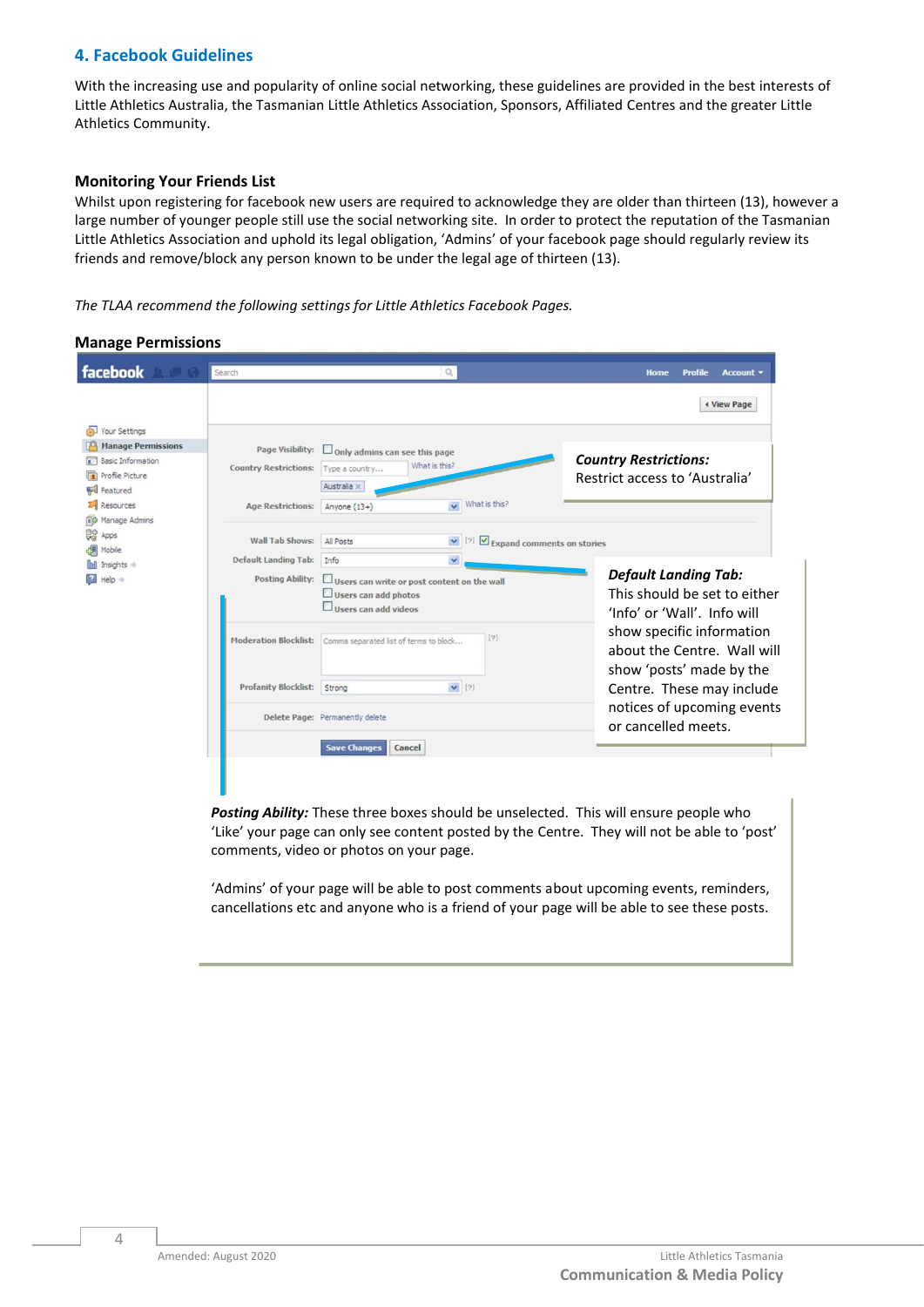#### **Profile Picture**

| facebook                                | Search                                            | $\alpha$                                                                                                                                                          | <b>Profile</b><br>Account v<br>Home |  |
|-----------------------------------------|---------------------------------------------------|-------------------------------------------------------------------------------------------------------------------------------------------------------------------|-------------------------------------|--|
| Your Settings                           |                                                   |                                                                                                                                                                   | <b>4 View Page</b>                  |  |
| Manage Permissions<br>Basic Information |                                                   |                                                                                                                                                                   |                                     |  |
| <b>Profile Picture</b>                  |                                                   | Select an image file on your computer (4MB max):                                                                                                                  |                                     |  |
| Featured<br><b>ELECT</b>                |                                                   | Browse                                                                                                                                                            |                                     |  |
| Resources<br>Manage Admins              |                                                   |                                                                                                                                                                   |                                     |  |
| 많<br>Apps                               |                                                   | OR                                                                                                                                                                |                                     |  |
| Mobile                                  |                                                   |                                                                                                                                                                   |                                     |  |
| Insights +                              |                                                   | <b>D</b> Take a Picture                                                                                                                                           |                                     |  |
| $He$ lp $\Rightarrow$                   |                                                   | <b>Profile Picture:</b><br>The image your Centre uses as it's 'Profile Picture' may<br>include Centre logo and/or an image portraying Little                      |                                     |  |
|                                         | Row of photos at top<br>Unhide All<br>of profile: | Athletics. Any image however must be used only with<br>consent and must be used in line with the TLAA's<br>Privacy Policy. Individuals' names are NOT to be used. |                                     |  |
|                                         | Facebook @ 2011 . English (US)                    | About · Advertising · Create a Page · Developers · Careers · Privacy · Terms · Help                                                                               |                                     |  |

#### **Manage Admins**

| facebook                                                                                                                                                                                                              | Search                         |                                                                                                                                             | Account v<br>Profile<br>Home                                                                                                                                                                                                                                                                      |
|-----------------------------------------------------------------------------------------------------------------------------------------------------------------------------------------------------------------------|--------------------------------|---------------------------------------------------------------------------------------------------------------------------------------------|---------------------------------------------------------------------------------------------------------------------------------------------------------------------------------------------------------------------------------------------------------------------------------------------------|
| Your Settings<br>Manage Permissions<br><b>Basic Information</b><br>Profile Picture<br>Featured<br>Resources<br><b>BO</b> Manage Admins<br>많<br>Apps<br>Mobile<br><b>hil</b> Insights $\Rightarrow$<br><b>B</b> Help + |                                | and looks beach down the<br>Start typing a name or email<br>and dead level large send<br>Add another admin<br><b>Save Changes</b><br>Cancel | <b>4 View Page</b><br>Admins:<br>The number of 'admins' should be limited to<br>a select few from your Centre committee.<br>This will ensure accountability and control<br>over what information goes onto your<br>facebook page. Remember to update this<br>as people leave/enter the committee. |
|                                                                                                                                                                                                                       | Facebook @ 2011 . English (US) |                                                                                                                                             | About · Advertising · Create a Page · Developers · Careers · Privacy · Terms · Help                                                                                                                                                                                                               |

#### **Usernames**

A custom Facebook URL or username i.e. 'www.facebook.com/Centrename' is worth securing if available. As Google Search is how people find you, claiming the search results for your name is important. A CUSTOM Facebook URL will rank higher in Google and is easier for people to remember to 'connect' with your page.

To obtain your custom URL go to http://www.facebook.com/username and login, this will take you to the screen that enables you to change your facebook username/URL.

#### **'Likes'**

With a personalised facebook profile you are able to 'like' other facebook pages. Remember not to go over the top here and to only add pages appropriate to Little Athletics. Suggestions include: Little Athletics Australia, Tasmanian Little Athletics Association and Sponsors.

### **Private Facebook Pages**

Centres are not to use their Centre's facebook page for general discussion on Centre operational matters. Rather, a private facebook group is to be created for discussion by Centre committee members.